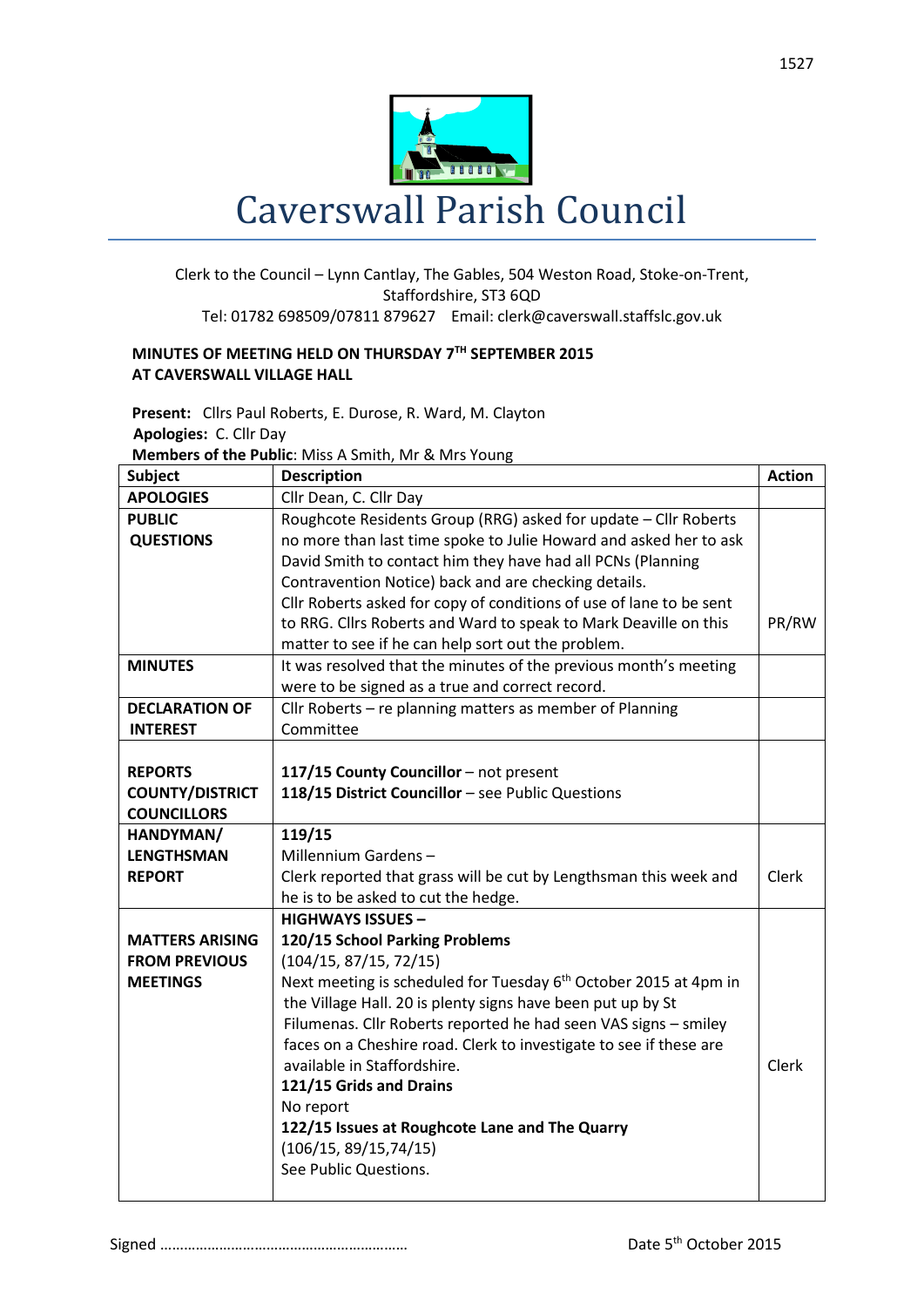| <b>Subject</b>        | <b>Description</b>                                                                | <b>Action</b> |
|-----------------------|-----------------------------------------------------------------------------------|---------------|
|                       | 123/15 Playing Fields                                                             |               |
|                       | (107/15, 90/15, 75/15, 21/15, 06/15, 139/14. 126/14, 112/14,                      |               |
|                       | 95/14, 82/14, 70/14, 56/14, 42/14, 22/14, 08/14, 165/13, 153/13,                  |               |
|                       | 138/13, 126/13, 084/13, 064/13, 049/13, 036/13, 025/13, 010/13,                   |               |
|                       | 093/12)                                                                           |               |
|                       | Clerk to contact Norma Massey to see if she is still willing to                   | Clerk         |
|                       | provide a statement of facts.                                                     |               |
|                       | 124/15 Footpaths:                                                                 |               |
|                       | (108/15, 91/15, 76/15)                                                            |               |
|                       | Handyman reported that stile opposite Bickertons is over grown.                   | Clerk         |
|                       | Vicarage Farm gate now padlocked no one can get through won't                     |               |
|                       | let anyone have key to open it, owner said Council told him he can                |               |
|                       | do this. Even stopping person who has right of access to his horses               |               |
|                       | and field. Clerk to contact Dawn Plant at SCC Right of Way.                       | Clerk         |
|                       | 125/15 Defibrillator:                                                             |               |
|                       | (109/15. 92/15, 77/15, 62/15, 23/15, 08/15, 142/14. 128/14,                       |               |
|                       | 114/14, 97/14, 84/14, 73/14, 59/14, 46/14, 27/14)                                 |               |
|                       | Hopefully this will be installed and be up and running in the next                |               |
|                       | few weeks. A training sessions will be arranged when this goes                    |               |
|                       | "live".                                                                           |               |
|                       | 126/15 Phone Kiosk Adoption - The Square                                          |               |
|                       | (110/15, 95/15, 79/15)                                                            |               |
|                       | Adoption gone through and the kiosk is now the property of the<br>Parish Council. |               |
|                       | Pane of glass missing at back of kiosk, Clerk to check with Fulford               |               |
|                       | 1 <sup>st</sup> Responders if a "Defibrillator" signs is put on kiosk when in     | Clerk         |
|                       | operation if so to ensure that the original glass is retained so it can           |               |
|                       | be put at the back.                                                               |               |
|                       | 127/15 Flower Boxes - Blythe Bridge Road                                          |               |
|                       | (112/15)                                                                          |               |
|                       | These have been done by Cllr and Mrs Roberts.                                     |               |
|                       | <b>Unresolved Items: None</b>                                                     |               |
|                       | 128/15                                                                            |               |
| <b>CORRESPONDENCE</b> | BT<br>Phone Kiosk Adoption papers                                                 |               |
|                       |                                                                                   |               |
|                       | <b>TSB</b><br><b>Bank Statements</b>                                              |               |
|                       |                                                                                   |               |
|                       | <b>Staffs Playing Field Association</b><br>Information on Membership              |               |
|                       |                                                                                   |               |
|                       | Caverswall WI<br>Re Notice board – ask Steve Bilings to paint it Cllr             |               |
|                       | Roberts has varnish, Clerk to liaise with Cllr Durose                             | Clerk         |
|                       | also something needs doing with the back board.                                   |               |
|                       | 129/15                                                                            |               |
| <b>FINANCE,</b>       | Payments:                                                                         |               |
| <b>AUDIT AND</b>      | The following accounts were approved for payment:-                                |               |
| <b>ANNUAL RETURN</b>  | Mrs L Cantlay - Clerk Salary and Expenses - Aug/Sept<br>£492.19*                  |               |
|                       |                                                                                   |               |
|                       | Town & Country Services - Part July & August work<br>£912.00*                     |               |
|                       | Grant Thornton - 2014 Annual Return Audit Fee<br>£120.00*                         |               |
|                       | SMDC - Parish non-Contested Election Charges<br>£50.00*                           |               |
|                       | Ross Nicholls - Handyman work - June/July<br>£97.28                               |               |